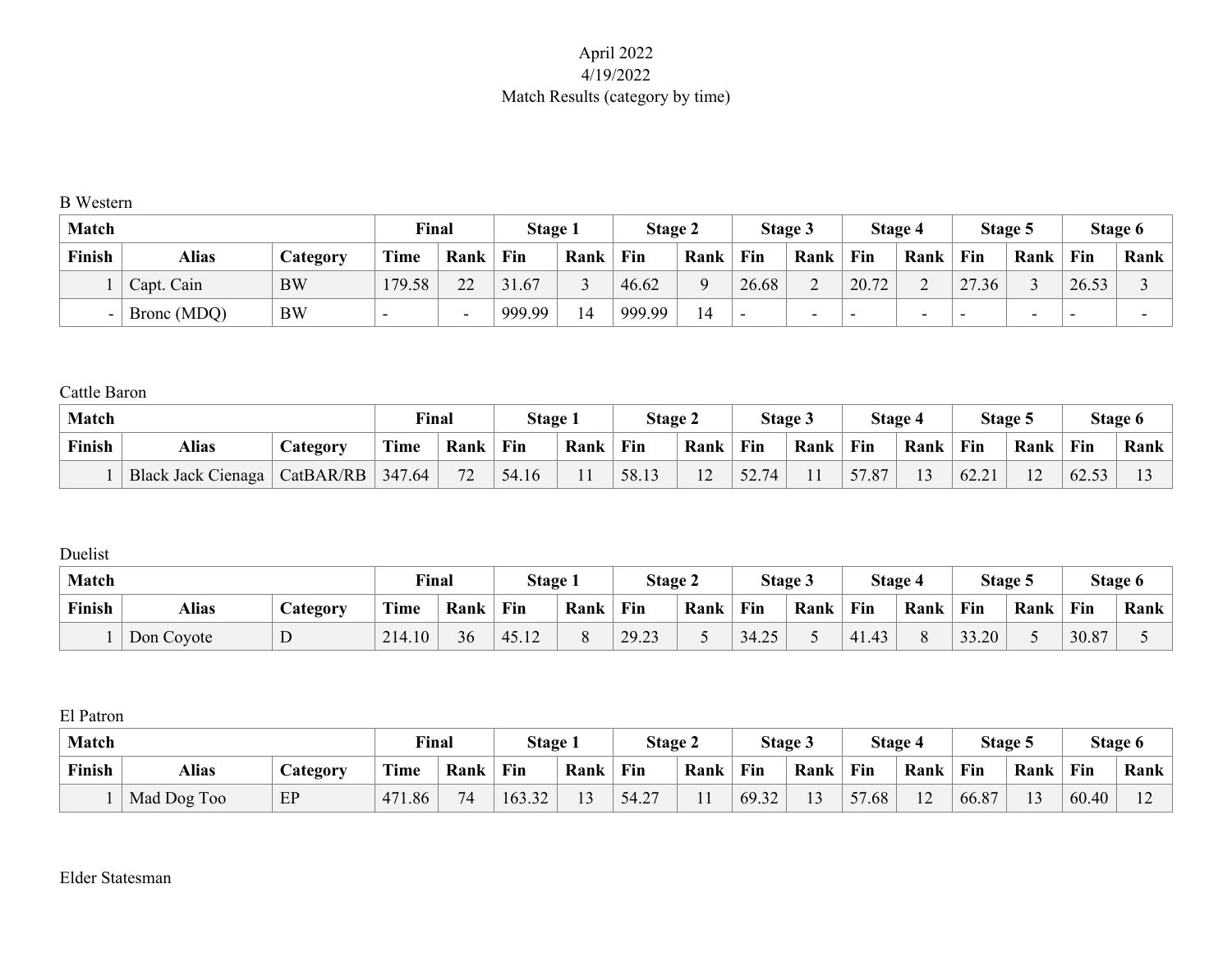| <b>Match</b> |                        |          | <b>Final</b> |      | <b>Stage 1</b>       |      | Stage 2 |      |       | Stage 3 |       | Stage 4 |       | Stage 5 |       | Stage 6 |
|--------------|------------------------|----------|--------------|------|----------------------|------|---------|------|-------|---------|-------|---------|-------|---------|-------|---------|
| Finish       | Alias                  | Category | Time         | Rank | Fin                  | Rank | Fin     | Rank | Fin   | Rank    | Fin   | Rank    | Fin   | Rank    | Fin   | Rank    |
|              | Injun Ryder            | ES       | 195.48       | 29   | 41.78                |      | 25.51   |      | 35.24 |         | 30.10 |         | .92   | ∠       | 30.93 |         |
|              | <b>Prescott Parson</b> | ES       | 209.77       | 27   | 37<br>1 <sup>Q</sup> |      | .78     |      | 42.65 |         | 32.35 |         | 33.21 |         | 32.59 |         |

# Elder Statesman Gunfighter

| <b>Match</b> |          |                       | Final       |                  | Stage 1 |      | <b>Stage 2</b> |          |       | Stage 3               | Stage 4 |      | Stage 5 |      |       | Stage 6                 |
|--------------|----------|-----------------------|-------------|------------------|---------|------|----------------|----------|-------|-----------------------|---------|------|---------|------|-------|-------------------------|
| Finish       | Alias    | $\mathcal{L}$ ategory | <b>Time</b> | Rank             | Fin     | Rank | Fin            | Rank     | Fin   | Rank                  | Fin     | Rank | Fin     | Rank | Fin   | Rank                    |
|              | Backwood | <b>ESG</b>            | 270.40      | $\epsilon$<br>ΣŹ | 37.76   |      | 39.97          | $\Omega$ | 63.99 | 1 <sub>0</sub><br>- ⊥ | 38.13   |      | 48.64   | 10   | 41.91 | $\mathbf{1} \cap$<br>ιv |

# Frontier Cartridge Duelist

| Match  |                   |     | <b>Final</b> |      | <b>Stage 1</b> |      | <b>Stage 2</b> |      |             | Stage 3 |                         | Stage 4 | Stage 5    |      |       | Stage 6 |
|--------|-------------------|-----|--------------|------|----------------|------|----------------|------|-------------|---------|-------------------------|---------|------------|------|-------|---------|
| Finish | Alias<br>Category |     | Time         | Rank | Fin            | Rank | Fin            | Rank | Fin         | Rank    | Fin                     | Rank    | Fin        | Rank | Fin   | Rank    |
|        | Cad               | FCD | 250.23       | $-1$ | 46.26          | 10   | 38.74          |      | 38.55<br>55 |         | 4 <sup>3</sup><br>43.80 | $\sim$  | 43.88<br>4 |      | 39.00 |         |

## Grand Patroness

| <b>Match</b> |                     |                | Final       |      | Stage i |      | <b>Stage 2</b>  |      | Stage 5 |      | Stage 4 |      | Stage . |      |       | Stage 6 |
|--------------|---------------------|----------------|-------------|------|---------|------|-----------------|------|---------|------|---------|------|---------|------|-------|---------|
| Finish       | Alias               | <b>Ategory</b> | <b>Time</b> | Rank | Fin     | Rank | Fin             | Rank | Fin     | Rank | Fin     | Rank | Fin     | Rank | Fin   | Rank    |
|              | <b>Ramblin Rose</b> | <b>LGP</b>     | 163.98      | 16   | 28.26   | ∼    | 252<br>ر د. ر ۱ | ∼    | 27.30   |      | 30.72   |      | 26.14   |      | 26.21 | ∼       |

## Senior

| <b>Match</b> |                    |          | Final  |      | Stage 1 |                       | Stage 2 |      |       | Stage 3 |                 | <b>Stage 4</b> |       | Stage 5 |           | Stage 6 |
|--------------|--------------------|----------|--------|------|---------|-----------------------|---------|------|-------|---------|-----------------|----------------|-------|---------|-----------|---------|
| Finish       | Alias              | Category | Time   | Rank | Fin     | Rank                  | Fin     | Rank | Fin   | Rank    | Fin             | Rank           | Fin   | Rank    | Fin       | Rank    |
|              | Sundown Mike       | P        | 267.11 | 53   | 45.79   |                       | 52.59   | 10   | 42.65 |         | 50.67           | $\blacksquare$ | 36.67 |         | 38.74     |         |
|              | <b>Brisco Slim</b> | N        | 330.99 | 67   | 62.1    | 1 <sub>0</sub><br>- ⊥ | 61.05   |      | 52.01 | 10      | 57<br>44<br>ن . | 10             | 59.30 |         | .93<br>51 |         |